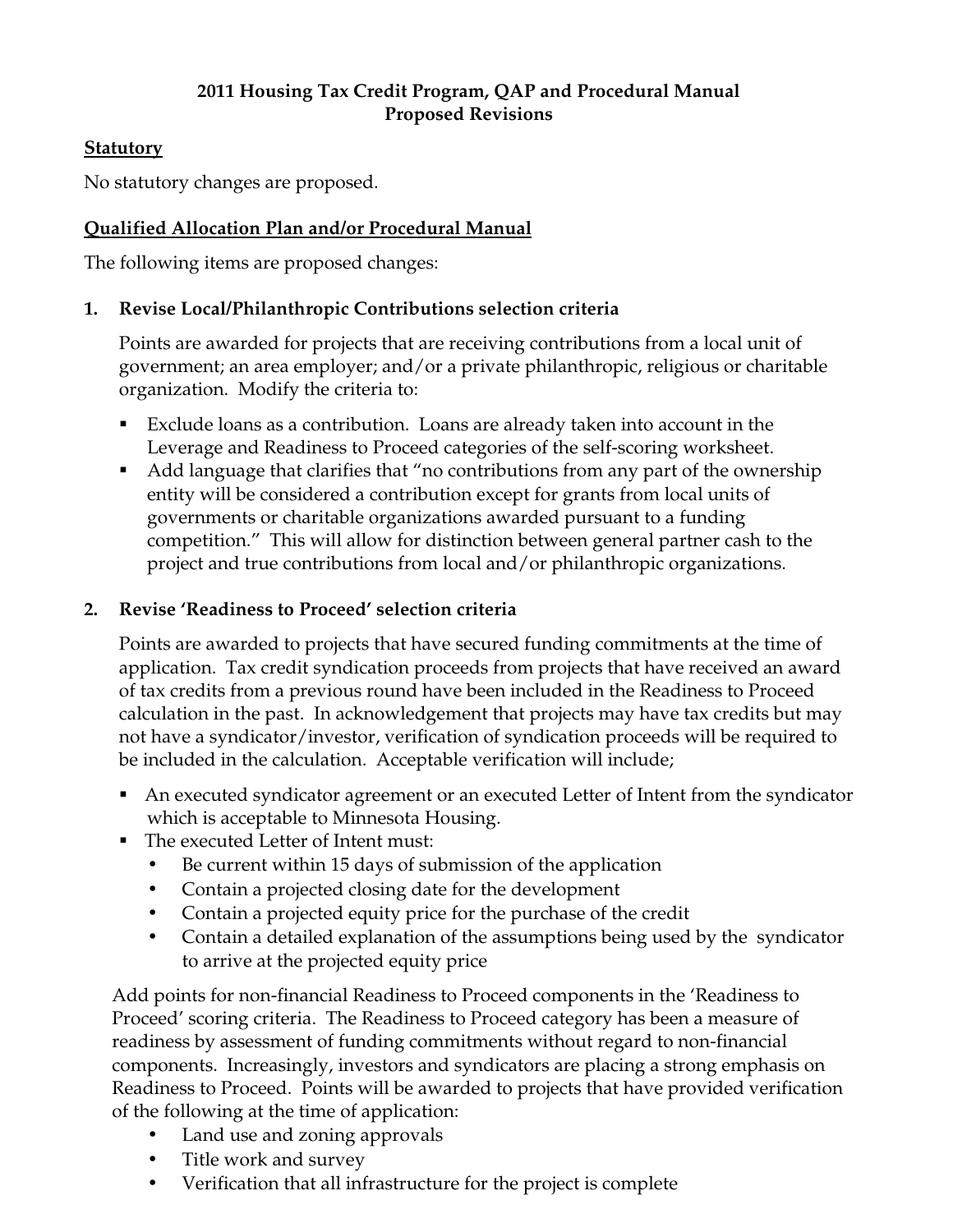- Draft building permits
- Executed firm commitment letters from the providers of all other funding sources

# **3. Revise Preservation of Federally Assisted Units scoring criteria**

Points are awarded to a project that preserves federally assisted low income housing which, due to the ability to opt out of the programs, physical deterioration or deterioration of capacity of current ownership/management entity would lose its federal subsidies. With the current economic conditions, it is even more critical to support the preservation of federally subsidized housing. Much of the federally assisted inventory is 30 – 40 years old and in need of significant capital improvements to ensure viability for the long term. Capital resources are limited and at least in the short run; preservation is a cost effective measure that produces rapid results. Additionally, the federal dollars being leveraged enable the developments to serve a very low income population yet maintain operations with rents comparable to market.

## **4. Add scoring criteria for projects that have No-Smoking Policies**

In support of the Agency's mission to enhance quality of life and to support sustainable, healthy housing, points will be awarded to projects that adopt a No-Smoking policy within the project building(s). No-Smoking policies in multifamily housing have been found to reduce costs associated with rehabbing apartments, management operations and reducing the risk of fire damage or death in properties.

## **5. Add scoring criteria for transit-oriented developments.**

Consistent with a long-standing funding priority in other programs for projects that are near transportation, points will be awarded to transit-oriented developments. Increasing location efficiency can lead to more walking, biking, and use of transit thereby boosting transit ridership and reducing traffic congestion. Proximity to transit is an element of the Green Communities Criteria adopted by the Agency. Lack of transportation is a major barrier to employment for low-income households; connecting affordable housing to transportation systems can help reduce costs for low-income households and supports the attachment to the workforce.

 The proposed revision would add points for developments located within walking distances to public transit stations and stops.

To receive the points, a development in the 7 County Metro Area must be:

• Located within 1/2 mile radius from a Red Line station identified in the Metropolitan [Council maps;](http://mnhousing.gov/housing/developers/allocation/MHFA_009135.aspx) or

• Located within 14 mile radius from a **Blue Line public transit fixed route stop** [identified in the Metropolitan Council maps;](http://mnhousing.gov/housing/developers/allocation/MHFA_009136.aspx) or

• Located within ½ mile radius of an [Express Bus station/park and ride identified in](http://mnhousing.gov/housing/developers/allocation/MHFA_009137.aspx)  [the Metropolitan Council maps.](http://mnhousing.gov/housing/developers/allocation/MHFA_009137.aspx)

To receive the points, a development in Greater Minnesota must be located within ½ mile radius from a public transit fixed route stop or station.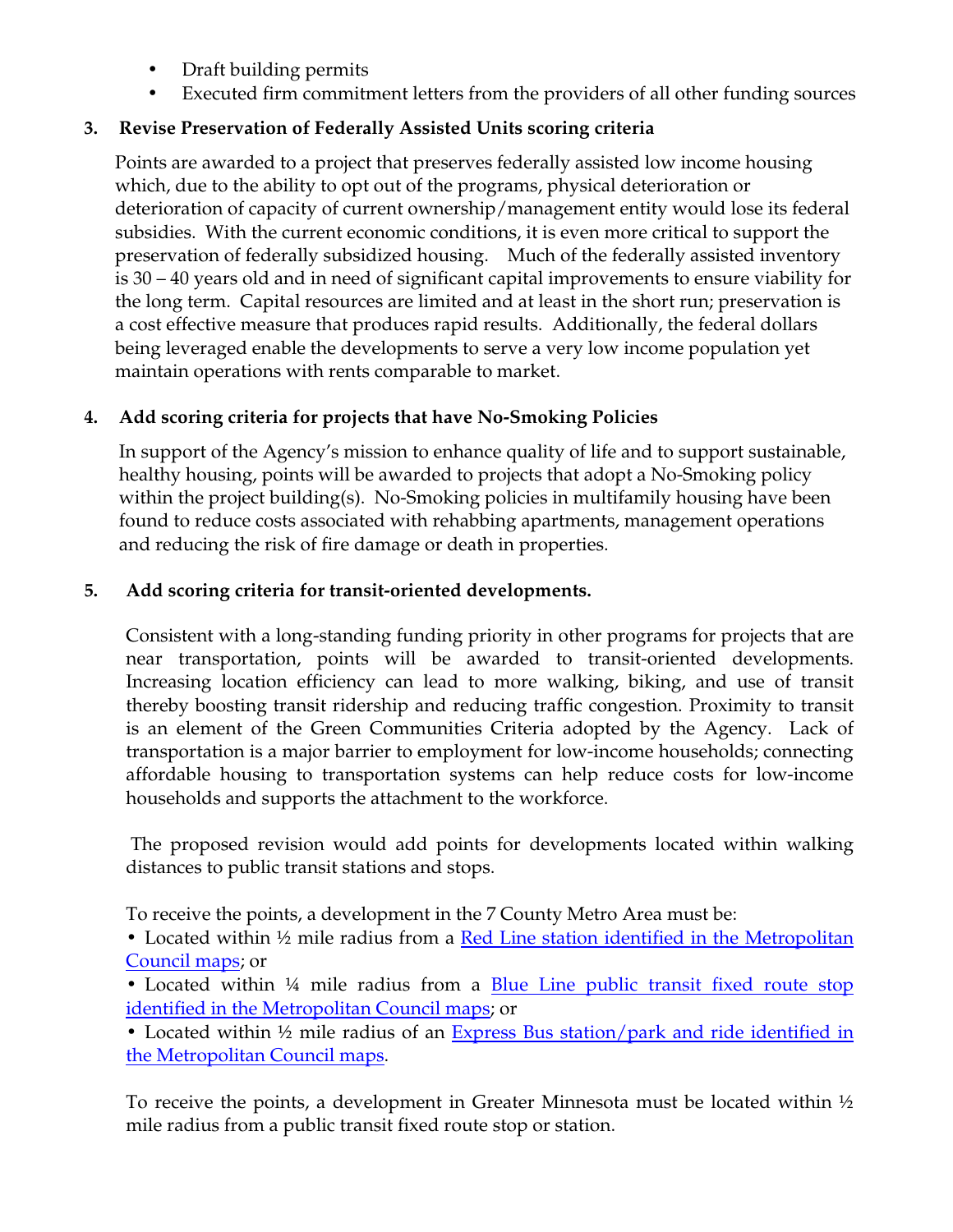At the time of application, applicant must submit a map identifying the location of the project with exact distances to the eligible public transit station/stop and include a copy of the route, span and frequency of service.

## **6. Establish a temporary priority for foreclosure recovery efforts.**

A temporary priority will be established for developments that restore foreclosed properties to the affordable housing stock and for developments that are located in high impact foreclosure areas. The temporary priority aligns the QAP with the Agency's strategic priority of addressing foreclosures. Investment in the housing stock in distressed neighborhoods will contribute to neighborhood revitalization.

Up to a maximum of Three (3) points will be awarded to projects proposing to acquire and rehabilitate a Foreclosed Property (Foreclosed Property means the project's real estate and improvements acquired by applicant by way of a deed-in-lieu of foreclosure, sheriff's certificate or court order through a foreclosure proceeding) or are located in a zip code identified by Minnesota Housing that has been highly impacted by the foreclosure crisis (see the [HTC QAP High-Impact Zip Codes description](http://mnhousing.gov/idc/groups/multifamily/documents/webcontent/mhfa_009138.pdf)). In cases where the project involves a Foreclosed Property, the proposed project cannot be a conversion in nature.

The project must consist of a minimum of 12 units and all units must be located on one parcel and, in the case of multiple buildings, no building may contain less than 6 units.

For applications proposing to acquire and rehabilitate a project which has been foreclosed, applicant must provide at the time of application:

• Evidence of applicant's ownership rights to the property

• Narrative which clearly identifies (1) the number of tenant leases which are valid and in force and (2) the terms and conditions of those leases which would have a direct impact on Minnesota Housing's analysis and underwriting of the project proposed in the application.

Failure to acquire good title to the property will result in the reevaluation and adjustment of the tax credits or RFP award, up to and including the total recapture of tax credits or RFP funds.